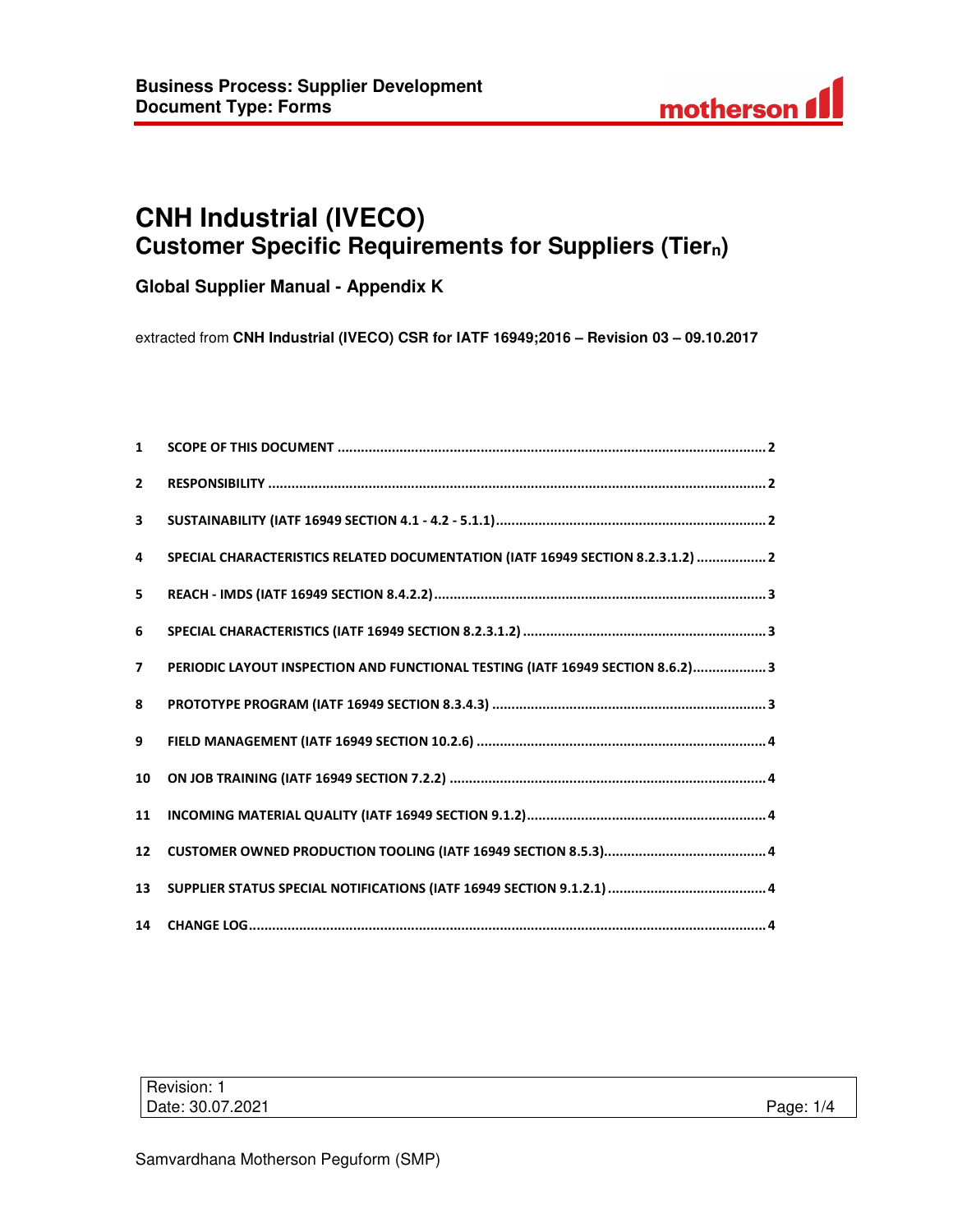

## **1 Scope of this document**

The scope of this document is to ensure compliance to customer requirement by sub-suppliers of SMP Automotive who are supplying for any IVECO project. This document is listing requirements for these suppliers in addition to standard IATF16949 requirements and in addition to standard SMP requirements.

# **2 Responsibility**

Suppliers who are supplier for SMP of a component for an IVECO product shall meet all requirements listed in this document during the whole project lifetime. This includes but not limited to:

- Regularly check for updates of this document on www.smp-automotive.com
- Ensure availability and awareness of related IVECO standards and requirements mentioned in this document
- Ensure requirements are met in their supply chain

# **3 Sustainability (IATF 16949 section 4.1 - 4.2 - 5.1.1)**

The Organization shall give evidence of compliance to the main pillars of sustainability, showing compliance in terms of personnel safety (for example, as applicable and not complete: fire permission, work safety assessment), environmental safeguard (for example, as applicable and not complete: environmental operative licenses), interaction with the surrounding context (for example, as applicable and not complete: effective communication with third parties for social or environmental purposes, when needed).

# **4 Special characteristics related documentation (IATF 16949 section 8.2.3.1.2)**

Supplier shall draw up a specific documentation related to qualification and/or homologation and to production processes from which it must be evident, moreover, how, by whom and with which results the involved characteristics have been put on trial and approved. This documentation shall be stored by the Supplier for at least 15 years. Supplier shall ensure that checks and inspections can be performed by competent authorities.

Remarks:

- FPT Special Characteristics related to components with Part level S (safety) are identified by "PQC-S".
- Iveco Special Characteristics related to components with Part level S (safety) are identified by "CNH2-S"

Revision: 1 Date: 30.07.2021 Page: 2/4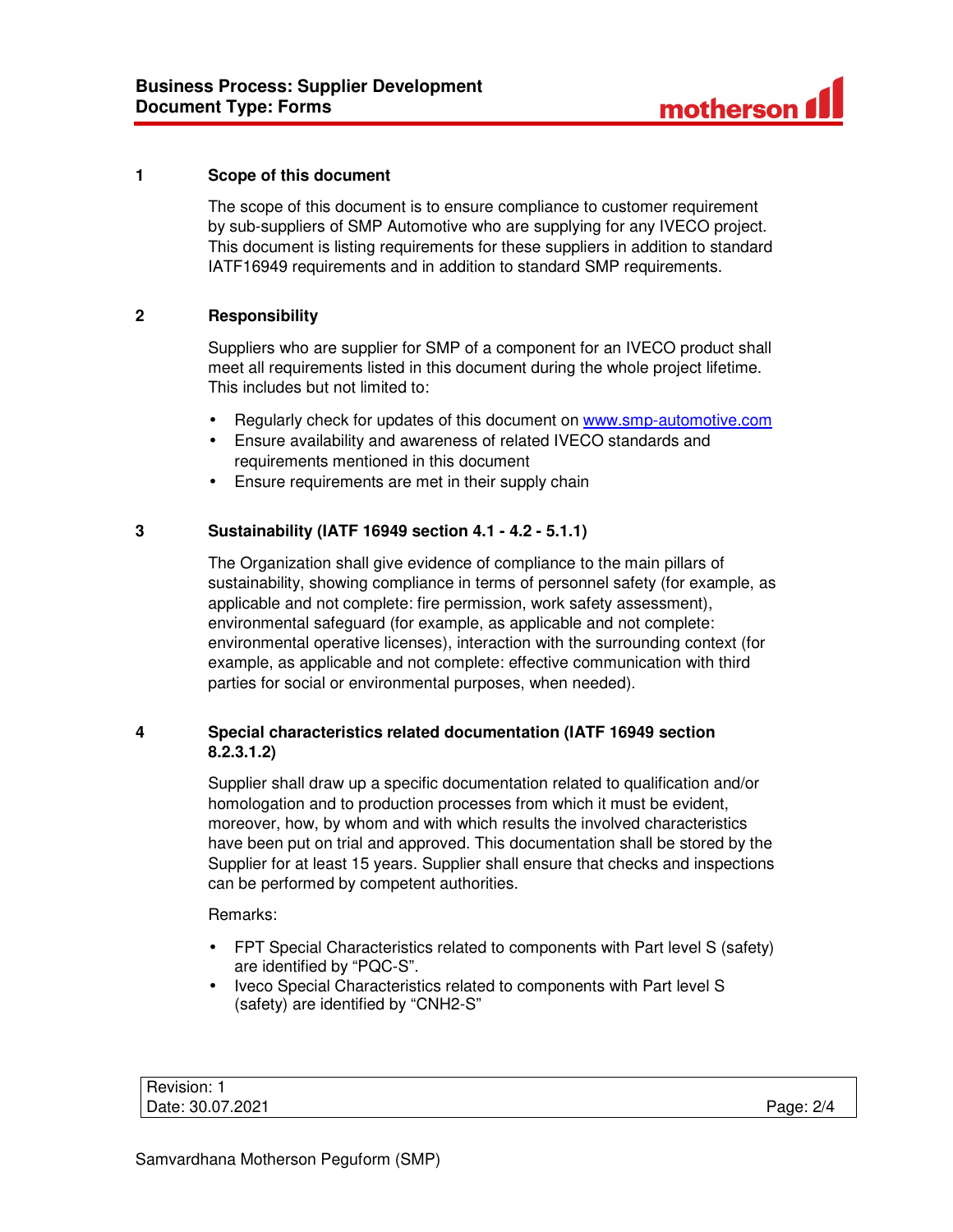

## **5 REACH - IMDS (IATF 16949 section 8.4.2.2)**

The Organization, if requested (i.e. according Directive on End-of Life Vehicle 2000/53/EC, EU Regulation (EC) No 1907/2006), shall upload to the International Material Data System (IMDS), http://www.mdsystem.com, the data related to the chemical composition of its products. The Organization is even responsible for the data uploaded to IMDS related to the products of its own Suppliers.

In case of product under development, the data uploading shall be done before the Pilot Phase.

## **6 Special Characteristics (IATF 16949 section 8.2.3.1.2)**

A product characteristic is a potential "Key" characteristic when its variation out of the technical specifications (Non-Conformity) can compromise important aspects of the product itself, such as passenger safety (Report or PQC-S or CNH2-S), Law/Legal approval Conformity, external Customer satisfaction, internal Customer satisfaction.

Supplier can use its proper symbology for the identification of Key characteristics. However, a correlation table must be established between Supplier and Customer documentary systems and must be quoted on the drawing. Standard FPT-FPI.IFN053 or Iveco Std. 18-0011 must always be considered.

# **7 Periodic layout inspection and functional testing (IATF 16949 section 8.6.2)**

Organization shall plan dimensional inspections and functional tests even if not expressly required by the Customer; this plan shall fulfill as minimum with the following (see PUR 30 for details):

• Complete Self-Qualification every 2 (two) years (unless otherwise agreed by SQE).

• Complete dimensional and material controls once per year.

Records shall be available for Customer review and results must be submitted to Customer for revision.

#### **8 Prototype Program (IATF 16949 section 8.3.4.3)**

Supplier will provide all delivered prototype parts with Certification of Quality and Conformance of Prototypes.

Prototypes must be properly and single identified, by means on method or according to customer required.

| Revision: 1      |           |
|------------------|-----------|
| Date: 30.07.2021 | Page: 3/4 |